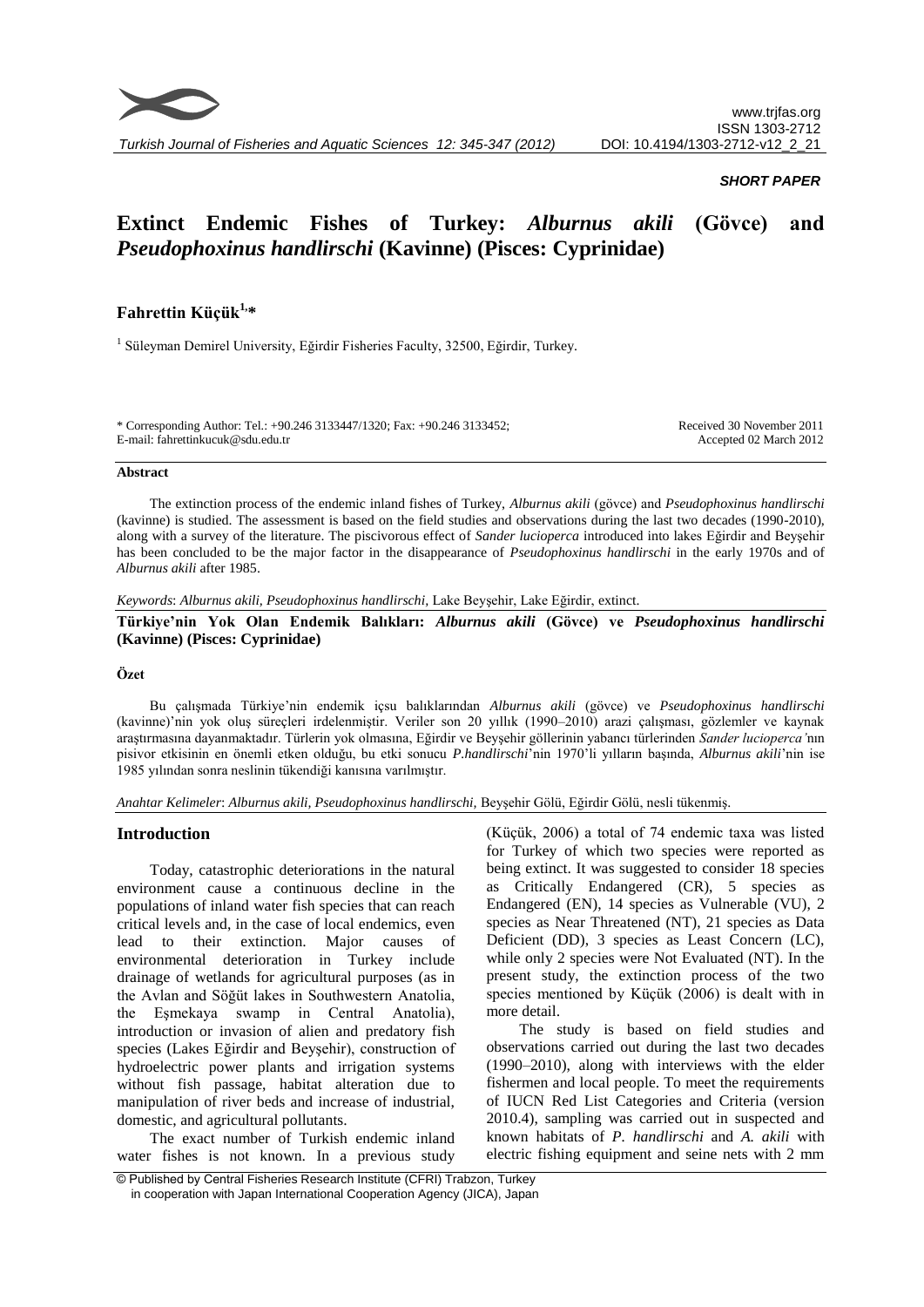mesh size in each season of the last 5 years.

*Alburnus akili*, described by Battalgil (Battalgazi) in 1942, was originally restricted to Lake Beyşehir (Figure 1), but apparently later colonized Lake Suğla (Seydişehir) through the Çarşamba channel that opened in the early 1900s. Subsequent records from Lake Beyşehir were given by Numann (1958), Balık (1980) and Erdemli (1982). Balık (1980) reported 28 specimens with total lengths between 14 and 25 cm, sampled from Lake Beyşehir in the 1976–1978 periods. Erdemli (1982) examined 300 specimens caught in the same period. None of the authors gave data about the population structure of the species. According to the annual report of the Republic of Turkey Ministry of Agriculture and Rural Affairs, Isparta Directorate of Agriculture (Anonymous, 1986), economical fish species from Lake Beyşehir and their percentages in 1985 were: *Sander lucioperca* (37.6%), *Cyprinus carpio* (31.2%), *Leuciscus lepidus* (now *Squalius anatolicus*) (20%), *Chondrostoma regium* (now *C. beysehirense*) (7.6%) and *Alburnus akili* (3.5%). *S. lucioperca*, introduced from Lake Eğirdir in 1978 and 1980 according to official records of the Isparta Provincial Directorate of Agriculture, was stated to have destructive effects on the native fish taxa already in the late 1980s (Balık, 1997). Analyses of pike-perch stomach contents (Balık, 1999) suggest that *Capoeta mauricii* (mentioned as *C. pestai*) and *A. akili* disappeared from Lake Beyşehir since the middle of 1990s. In the 1990–2010 period, several fishing campaigns and observations were carried out in the Lake Beyşehir area, amongst others by Van Neer *et al*. (2000, 2008). These surveys covered Lake Beyşehir and connected waters such as the Sarıöz Stream, Eflatunpınarı, the Çarşamba channel, Lake Suğla and connected channels, the Soğuk and İli streams, the Kuğupark and Deliktaş brooks. Despite all efforts, not a single

individual of *A. akili* could be found. Also, frequent confusion of *Pseudophoxinus battalgilae* with the species has been observed among professional and amateur fishermen in Lake Suğla. Additionally, from the outlet of Çarşamba channel (Beyşehir), a population of introduced *Alburnus escherischii* were reported (Freyhof and Özuluğ, 2009). The species is considered to be brought unofficially.

Early records for *Pseudophoxinus handlirschi*  were from Kosswig and Geldiay (1952), Numann (1958) and Akşıray (1961) from Lake Eğirdir (Figure 2). According to the records of the Isparta Provincial Directorate of Agriculture (1985), 175 tons of *P. handlirschi* were harvested in Lake Eğirdir in the 1958–1961 period, constituting 20.5% of the total landings consisting *C. carpio, V. vimba, C. pestai* and *P. handlirschi*. In the 1990–2010 period, several fishing campaigns and observations were carried out in Lake Eğirdir and connected waters such as the Kayaağzı, Karaot and Mücevre brooks, the Yalvaç, Gelendost and Çayköy streams. Despite all the fishing efforts (e.g., Van Neer *et al*., 2000, 2008), not a single individual of *P. handlirschi* could be found. The species was also lacking from the stomach contents of pike-perch investigated by Campbell (1992). Until recently, the species has been erroneously reported from the upper Köprüçay River (Küçük, 1998; Küçük and İkiz, 2004; Yeğen *et al*., 2006). It is in fact a closely related species, as suspected by Van Neer *et al*. (2008: 309-310, Köprüçay specimens labeled in table as *Pseudophoxinus* cf. *handlirschi*) and first explicitly mentioned by Küçük *et al*. (2009). Afterwards, Freyhof and Özuluğ (2009) described the Köprüçay population as a new species, *Pseudophoxinus fahrettini*. These findings suggest that *P. handlirschi* lived only in Lake Eğirdir.

Field studies and observations from the last 20 years, as well as interviews with elder fishermen and



**Figure 1.** *Alburnus akili* (gövce) ESFM-PISI/ 1978-06, 150 mm SL, Lake Beyşehir.



**Figure 2.** *Pseudophoxinus handlirschi* (kavinne), IUSHM. 36600, 117.82 mm SL, Lake Eğirdir (from Freyhof and Özuluğ, 2009).